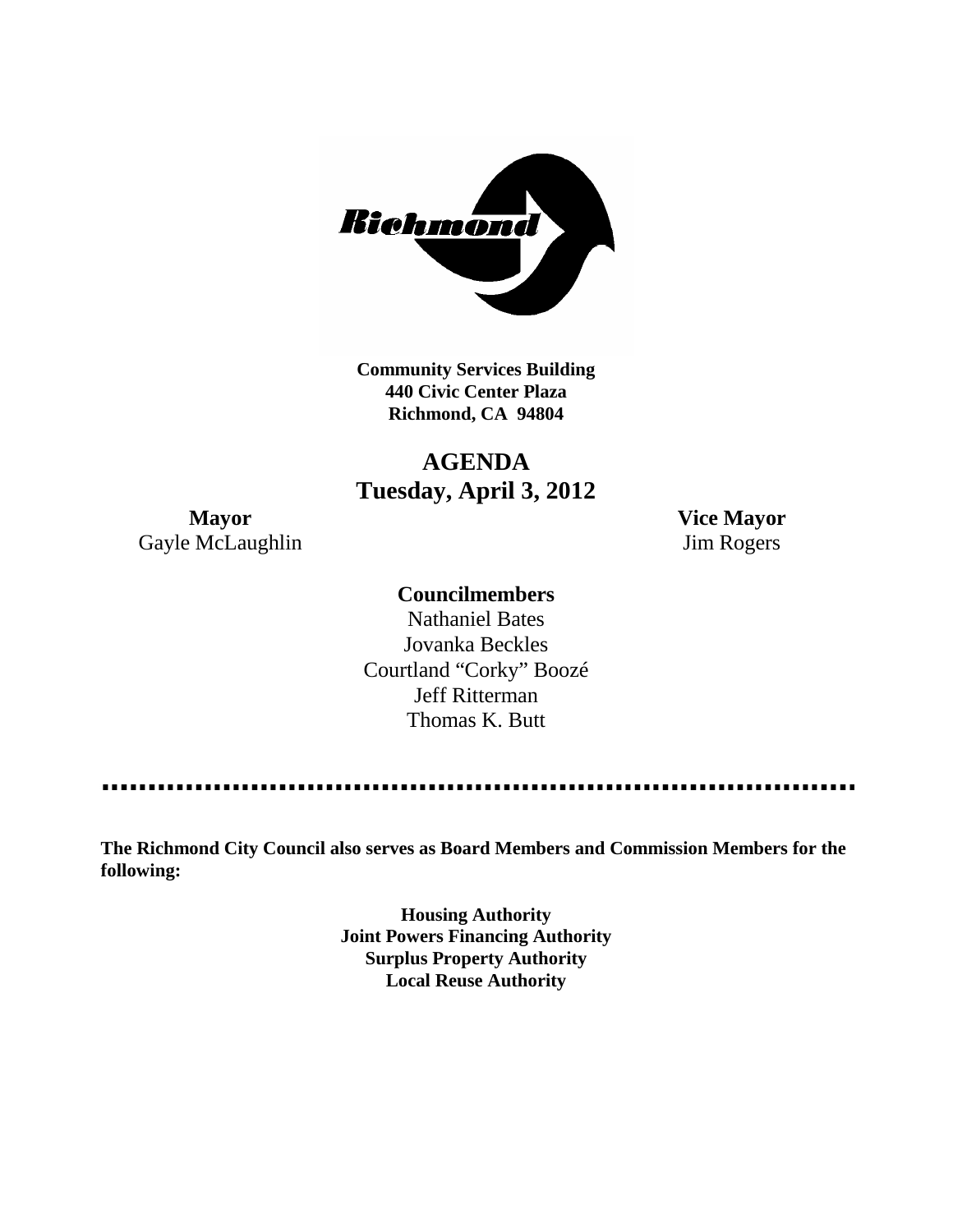# **MEETING PROCEDURES**

The City of Richmond encourages community participation at its City Council meetings and has established procedures that are intended to accommodate public input in a timely and time-sensitive way. As a courtesy to all members of the public who wish to participate in City Council meetings, please observe the following procedures:

**PUBLIC COMMENT ON AGENDA ITEMS:** Anyone who desires to address the City Council on items appearing on the agenda must complete and file a pink speaker's card with the City Clerk **prior** to the City Council's consideration of the item. Once the City Clerk has announced the item and discussion has commenced, no person shall be permitted to speak on the item other than those persons who have submitted their names to the City Clerk. Your name will be called when the item is announced for discussion. **Each speaker will be allowed TWO (2) MINUTES to address the City Council on NON-PUBLIC HEARING items listed on the agenda.**

**OPEN FORUM FOR PUBLIC COMMENT:** Individuals who would like to address the City Council on matters not listed on the agenda or on **Presentations, Proclamations and Commendations, Report from the City Attorney, or Reports of Officers** may do so under Open Forum. All speakers must complete and file a pink speaker's card with the City Clerk **prior** to the commencement of Open Forum. **The amount of time allotted to individual speakers shall be determined based on the number of persons requesting to speak during this item. The time allocation for each speaker will be as follows: 15 or fewer speakers, a maximum of 2 minutes; 16 to 24 speakers, a maximum of 1 and one-half minutes; and 25 or more speakers, a maximum of 1 minute.**

#### **SPEAKERS ARE REQUESTED TO OCCUPY THE RESERVED SEATS IN THE FRONT ROW BEHIND THE SPEAKER'S PODIUM AS THEIR NAME IS ANNOUNCED BY THE CITY CLERK.**

**CONSENT CALENDAR:** Consent Calendar items are considered routine and will be enacted, approved or adopted by one motion unless a request for removal for discussion or explanation is received from the audience or the City Council. A member of the audience requesting to remove an item from the Consent Calendar must complete and file a speaker's card with the City Clerk **prior to the City Council's consideration of Agenda Review.** An item removed from the Consent Calendar may be placed anywhere on the agenda following the City Council's agenda review.

Any law enforcement officer on duty or whose service is commanded by the presiding officer shall be Sergeant-at-Arms of the Council meetings. He/she, or they, shall carry out all orders and instructions given by the presiding officer for the purpose of maintaining order and decorum at the Council meetings (City Council Rules of Procedure and Order Section III F, RMC Section 2.12.030).

**\*\*\*\*\*\*\*\*\*\*\*\*\*\*\*\*\*\*\*\*\*\*\*\*\*\*\*\*\*\*\*\*\*\*\*\*\*\*\*\*\*\*\*\*\*\*\*\*\*\*\*\*\*\*\*\*\*\***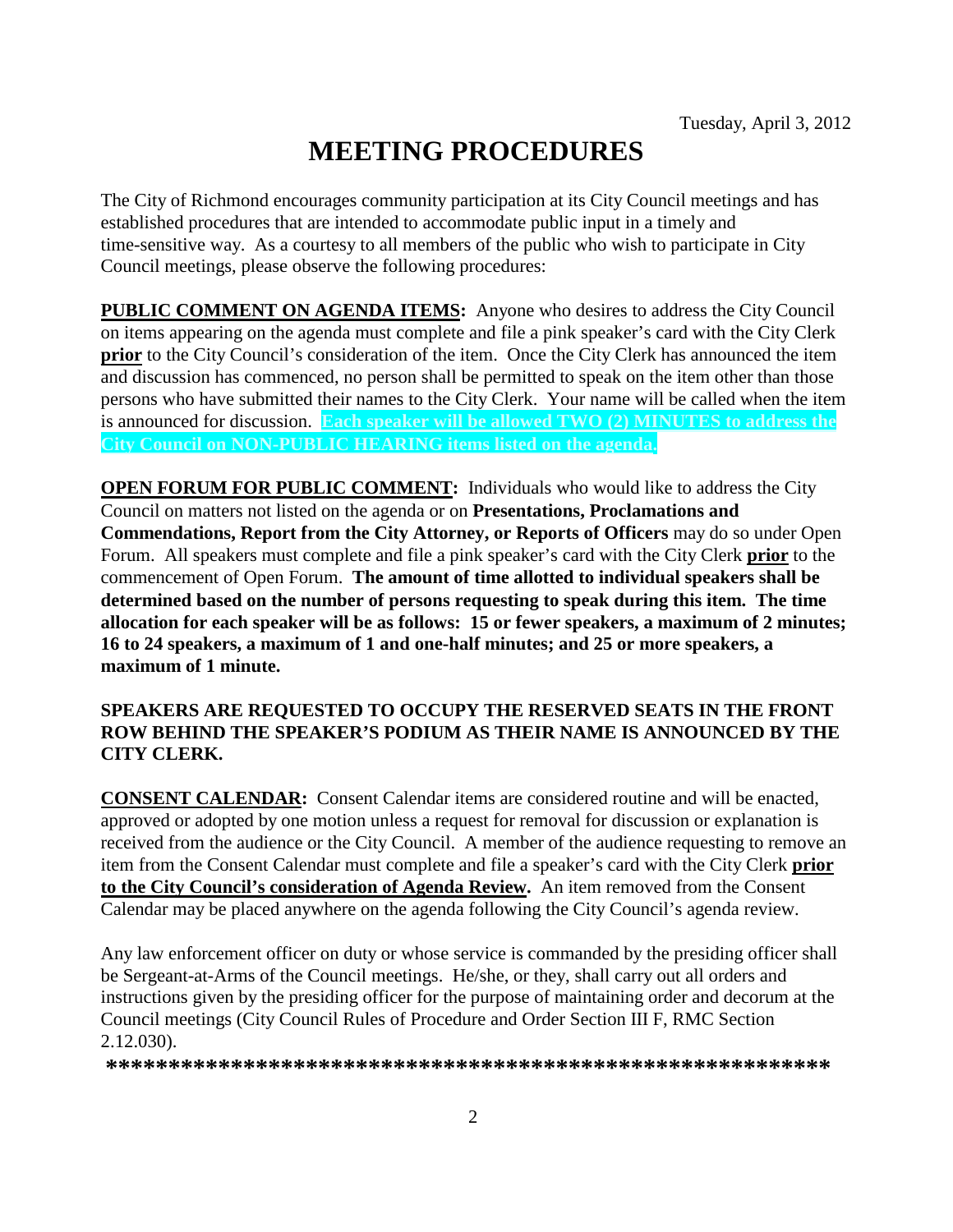## **EVENING OPEN SESSION**

#### 5:00 p.m.

#### **A. ROLL CALL**

**B. PUBLIC COMMENT**

#### **C. ADJOURN TO CLOSED SESSION**

### **CLOSED SESSION**

Shimada Room of the Community Services Building

#### **A. CITY COUNCIL**

**A-1.** CONFERENCE WITH LEGAL COUNSEL - EXISTING LITIGATION (Subdivision [a] of Government Code Section 54956.9):

City of Richmond vs. Upstream Point Molate LLC

The Guidiville Rancheria of California vs. United States of America

Chevron vs. Contra Costa County

City of Brentwood vs. Contra Costa County

**\*\*\*\*\*\*\*\*\*\*\*\*\*\*\*\*\*\*\*\*\*\*\*\*\*\*\*\*\*\*\*\*\*\*\*\*\*\*\*\*\*\*\*\*\*\*\*\*\*\*\*\*\*\*\*\*\*\***

# **MEETING OF THE CITY OF RICHMOND AS SUCCESSOR AGENCY FOR THE RICHMOND COMMUNITY REDEVELOPMENT AGENCY/RICHMOND CITY COUNCIL**

6:30 p.m.

#### **A. PLEDGE TO THE FLAG**

- **B. ROLL CALL**
- **C. READING OF THE CODE OF ETHICS**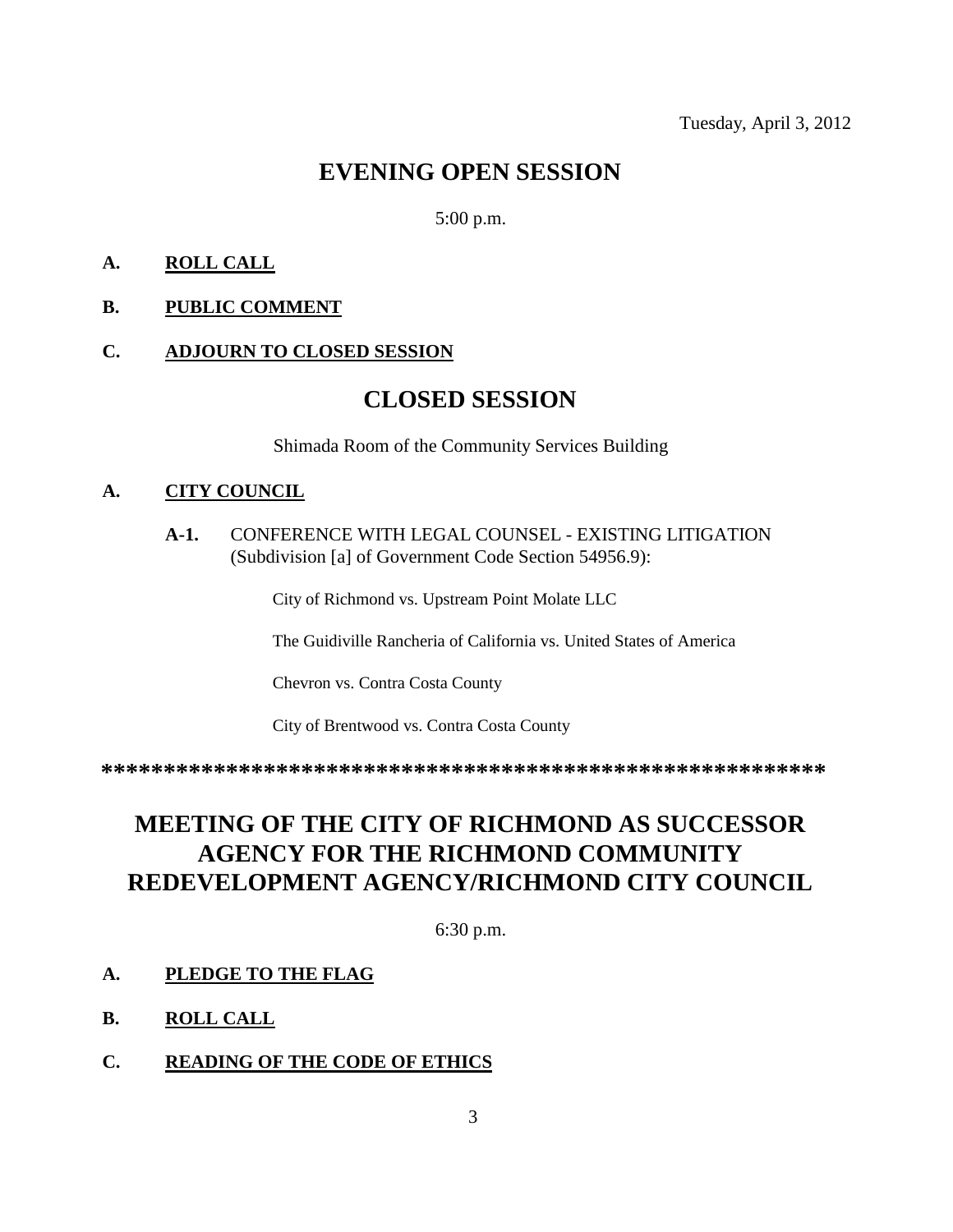#### **D. STATEMENT OF CONFLICT OF INTEREST**

#### **E. OPEN FORUM FOR PUBLIC COMMENT**

#### **F. AGENDA REVIEW**

#### **G. PRESENTATIONS, PROCLAMATIONS, AND COMMENDATIONS**

**G-1.** PRESENTATION regarding the United States Department of Commerce National Export Initiative at the Port of Richmond - Mayor McLaughlin (620- 6503) and Councilmembers Bates and Boozé (620-6581).

#### **H. REPORT FROM THE CITY ATTORNEY OF FINAL DECISIONS MADE AND NON-CONFIDENTIAL DISCUSSIONS HELD DURING CLOSED SESSION**

#### **I. CITY COUNCIL CONSENT CALENDAR**

- **I-1.** APPROVE the following appointments and re-appointments: Housing Advisory Commission: Alicia Carillo, Incumbent, term expiring December 15, 2013; Library Commission: Maude DeVictor, Incumbent, term expiring July 1, 2015; Police Commission: Alejandro Navarro, term expiring November 1, 2014; Workforce Investment Board: Kandea Mosley (business representative) and Michael Parker (Community-Based Organization representative) - Mayor's Office (Mayor McLaughlin 620-6503). *This item was continued from the March 20, 2012, meeting.*
- **I-2.** APPROVE a contract amendment with ARTHUILIA, INC. to expand the scope of work and increase the contract amount by \$28,023 to a total contract amount of \$828,023 to pay the final construction change order for the gender specific restroom remodeling and a fuel pump facilities improvements at Fire Station #68, located at 2904 Hilltop Drive - Public Works Department (Yader A. Bermudez 231-3008). *This item was continued from the March 20, 2012, meeting.*
- **I-3.** APPROVE a contract with Packet Fusion for annual maintenance of the City's ShoreTel Telephone System in an amount not to exceed \$53,550 - Information Technology Department (Sue Hartman 620-6874).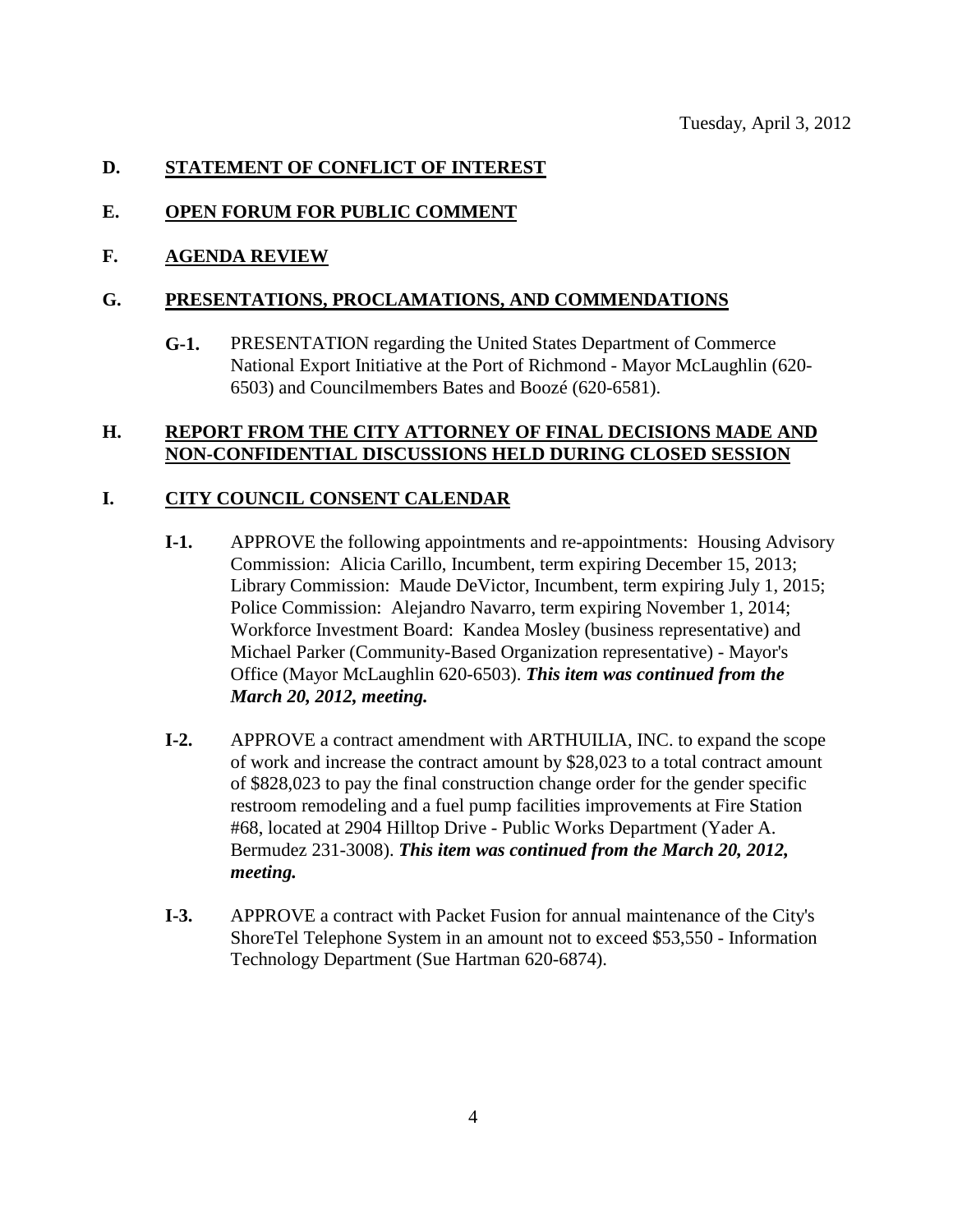- **I-4.** ADOPT a resolution approving an amendment to the construction agreement with Rosendin Electric, Inc. to complete additional electrical repairs at the Point Potrero Marine Terminal in an amount not to exceed \$1,034,663, for a total contract cost of \$2,650,000, funded by the State of California's California Port and Maritime Security Grant Program - Port Department (Jim Matzorkis 215- 4600).
- **I-5.** APPROVE a contract amendment with Republic ITS for the Traffic Safety Improvements Project, to increase the contract value by \$34,000 for a total of \$265,363, providing \$19,000 in funds for the additional scope of work related to the traffic safety project, and \$15,000 in funds for the grant funded Cutting Boulevard Interconnect Project - Engineering Services Department (Edric Kwan/Steven Tam 307-8112).
- **I-6.** APPROVE the minutes of the Regular Meeting of the City of Richmond as Successor Agency for the Richmond Community Redevelopment Agency/Richmond City Council held on March 20, 2012 - City Clerk's Office (Diane Holmes 620-6513).
- **I-7.** APPROVE a contract with the newly-appointed City Attorney Bruce Goodmiller that will provide for a three-year term starting March 8, 2012, an initial base salary of \$16,786 per month with subsequent salary increases subject to a satisfactory performance evaluation, and other specified employment terms - City Manager's Office (Bill Lindsay 620-6512). *This item was continued from the March 20, 2012, meeting.*
- **I-8.** APPROVE the altering of the City Council agenda format such that "Agenda Review" is permanently placed before Open Forum so that the public does not have to wait until Open Forum is completed in order to become aware of any changes in the agenda - Mayor's Office (Mayor McLaughlin 620-6503).
- **I-9.** ADOPT a resolution approving and authorizing the city manager to execute amendments to two contract agreements with Eagle Environmental Construction (EEC), with one for abatement, demolition, historic structure relocation and the other for soil remediation activities and with PES Environmental acting as the City of Richmond's owner's representative. The requested amendments will add an additional \$2,000,000 in funding to the contract agreements and extend contract terms through June 2013. Total revised budget amounts for the three contract agreements shall not exceed \$7,000,000 and the contract periods will be through June 30, 2013 - Housing and Community Development (Patrick Lynch 307-8140).